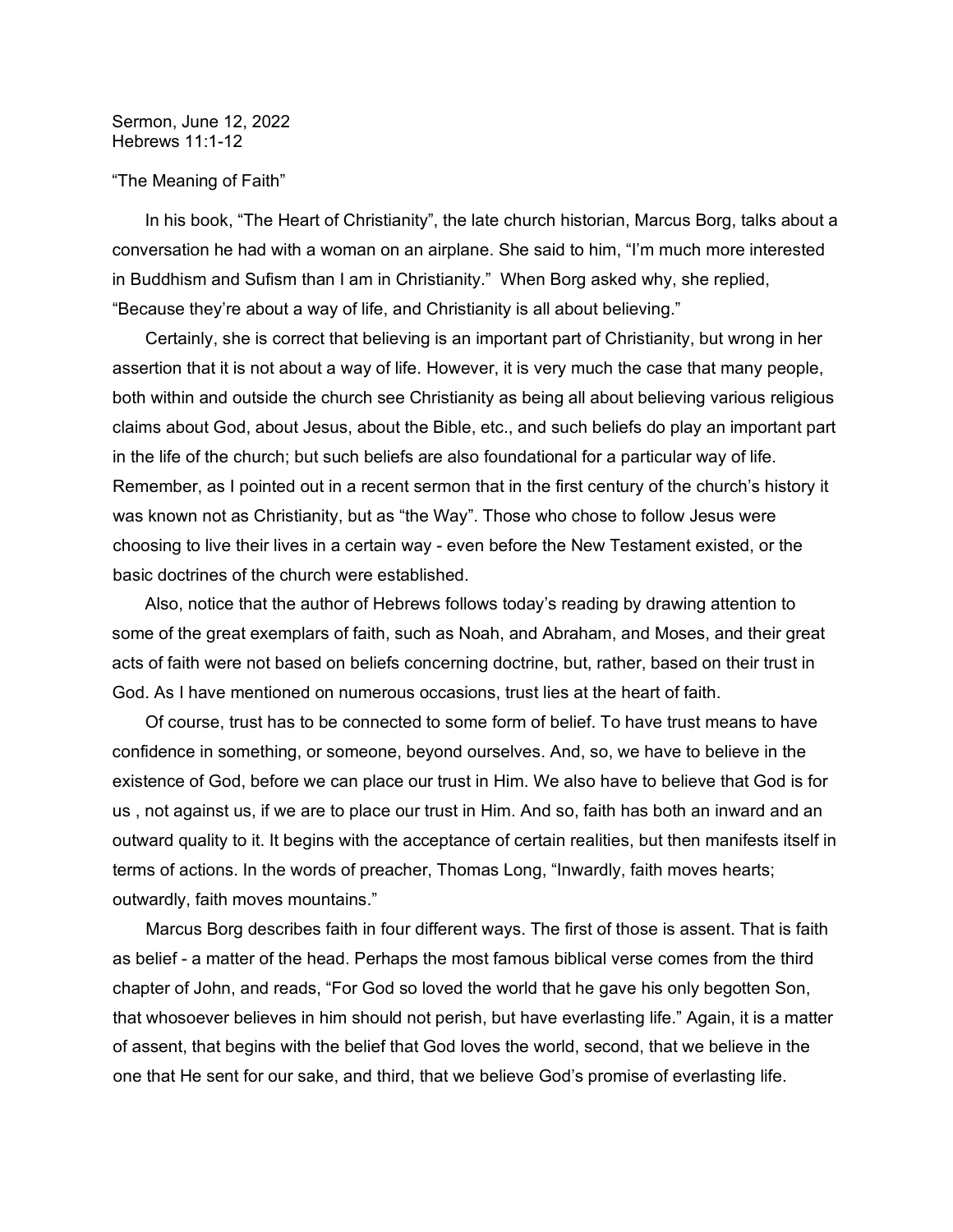Next, Borg speaks of faith as trust, and points to Soren Kierkegaard's description of faith as floating in deep water "If you struggle, if you tense up and thrash about, you will eventually sink. But if you relax and trust, you will float." It's reminiscent of the story of Peter walking on the water. As long as he believed and trusted Jesus he had no problem, but as soon as he began to doubt, he began to sink.

 Next, we have faith as "faithfulness", meaning that having placed our trust in God, we then offer our allegiance to God - that we enter into a relationship with God, and agree to live our lives in certain ways - meaning, in the Christian sense, to follow the Way that Jesus called us to. We show our faith by living compassionately, caring for those in need, walking in the ways of non-violence and peace, advocating for justice for all, taking the moral high ground.

 Fourthly, Borg describes faith as a way of seeing the world. True faith leads us away from fear, and a pessimistic, or cynical view of the world. Faith is optimistic, even idealistic, even in times when all seems to be going to hell in a hand basket. This morning's reading begins with the statement, "Now faith is the assurance of things hoped for, the conviction of things not seen." In other words, it is a way of seeing, perhaps seeing past what appears to be reality to a deeper reality grounded in God - a reality He wants to lead us towards, which we then respond to in faith. And, so, we see that faith is multifaceted, even in terms of human relations when we learn to have faith in one another, and times when it is necessary to have faith in ourselves as individuals. But faith finds its highest expression and its most meaningful experience when it is focused on, and grounded in, the Lord our God! Amen.

**Let us pray:** God, ever loving and wise, we thank you for this day, and all the blessings it comes with. We thank you for the gift of your Holy Church, praying as always, for greater unity within, and we thank you for our congregation. You have called us together to be the Beloved Community, a beacon unto the world, revealing your love for the world, and your desire for peace and harmony within it. Show us the way, Lord, help us to look to your Son, Jesus, that we may better understand your will for us and act accordingly. We thank you for the gift of faith in all of its different manifestations and guides us along the pathways it points us towards. Lord, we thank you for this beautiful planet that you have given us and ask that you help us to be better stewards of it, healing the ways in which it is broken, caring for it in ways that it will remain a blessing for future generations. We also pray for peace upon it. Grant us the wisdom needed to bring an end to needless and pointless violence and put the ways of war behind us. Lead us to stand firm against the prejudices and bigotries that cause so much pain and injustice